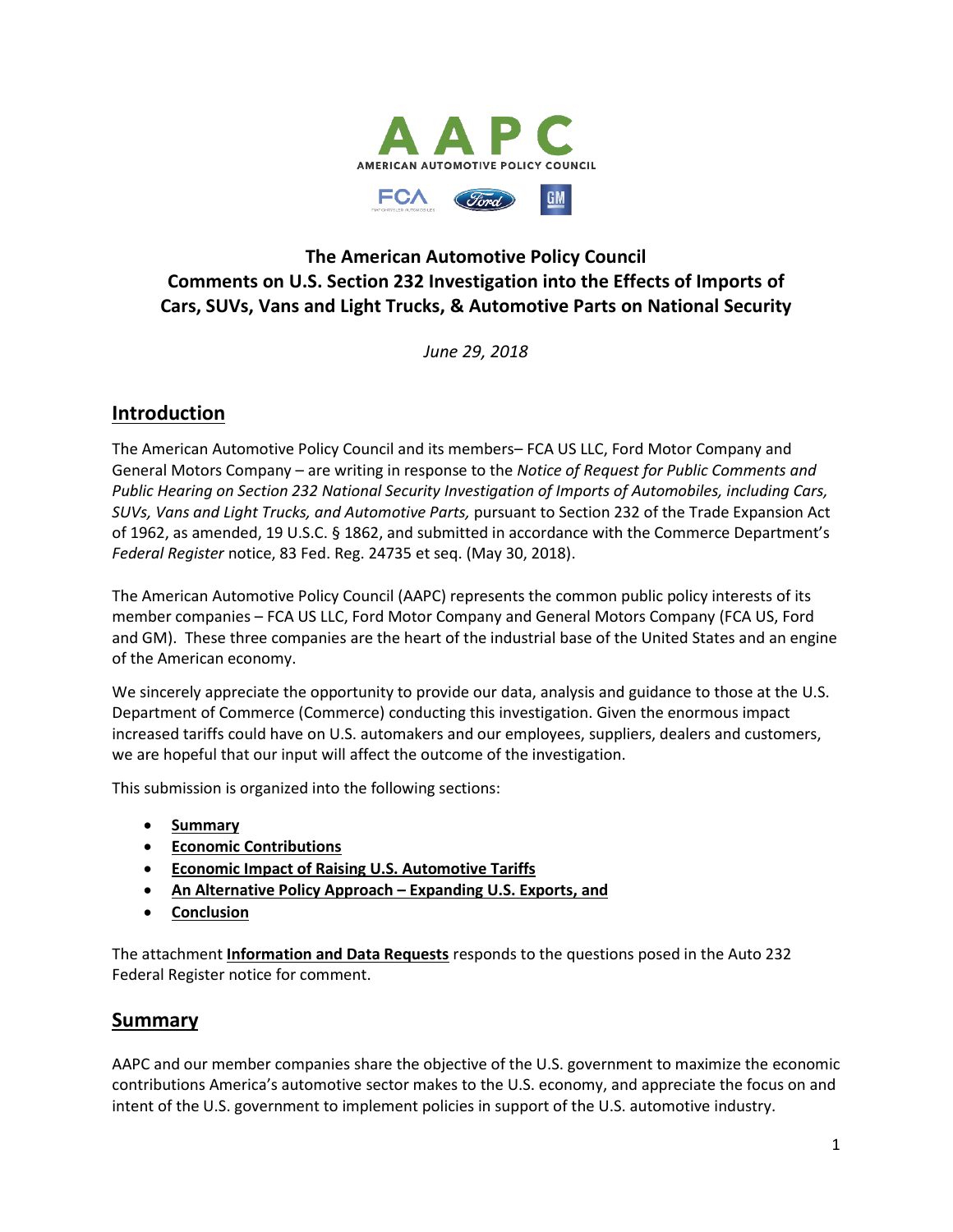The U.S. economy has enjoyed an extended period of strength, stability and growth, and America's automakers – FCA US, Ford and GM – have played a critical role in that success. Since the industry's restructuring in 2008 and 2009, FCA US, Ford and GM have thrived, enabling these three companies to significantly grow their investments, sales, production, exports, innovation, and employment in America. During that same period, FCA US, Ford and GM's U.S. car and light truck production and sales shares have held steady at about 53% and 45%respectively (2010-2017). Furthermore, in parallel, U.S. passenger car and light truck imports as a percent of sales (in units) have also maintained a relatively steady level.

Despite the U.S. government's positive intentions, after careful consideration of the broad consequences of raising U.S. auto tariffs, we have come to the conclusion that any increase in U.S. tariffs on passenger cars, light trucks and automotive parts will instead undermine the economic contributions FCA US, Ford and GM make to the U.S. economy.

Our opposition to raising tariffs on imported cars, light trucks and auto parts, is based on our view that it will lead to a net job loss and lower capital investment in the U.S. auto sector by increasing consumer cost and reducing choice, which in turn will lead to lower demand, and lower U.S. auto sales and production.

In particular, we believe a higher U.S. auto tariff on cars, light trucks and auto parts will:

### *Lead to a Loss of American Auto Jobs*

The U.S. auto sector is responsible for creating and supporting more than 7 million American jobs. FCA US, Ford and GM, employ nearly two out of three American autoworkers, and those jobs support many others throughout the U.S. economy. In fact, auto assembly plant jobs have the largest "job multiplier" effect, due to the long and diverse supply chains in the auto industry, with every auto assembly job supporting an especially large number of supporting jobs, both – upstream jobs (e.g., auto parts suppliers) and - downstream jobs (e.g., dealerships).

The expected drop in auto sales, production and exports caused by an increase in the U.S. auto tariff will depress consumer demand (see below) and lead to a significant loss of both upstream and downstream jobs in the U.S., without any redeeming value in return. Third parties have estimated that, if a 25% tariff was assessed on imports and if - as expected - other countries retaliate, over 624,000 American jobs would be lost, and we concur with those estimates.

#### *Lower Investment Levels*

Over the past five years, FCA US, Ford and GM have announced more than \$34.5 billion in capital investments in their assembly engine and transmission plants, R&D labs, headquarters, administrative offices and other facilities. This represents nearly 60% of all automakers' announced investments in the United States.

Lower sales and production levels resulting from an auto tariff increase would mean less capital for U.S. automakers to invest here at home. This will result in less investment for our operations that support American jobs and for the development of advanced technologies (e.g., Electric Vehicles-EVs and Autonomous Vehicles- AVs) that will shape the future of automotive transportation and keep the U.S. globally competitive.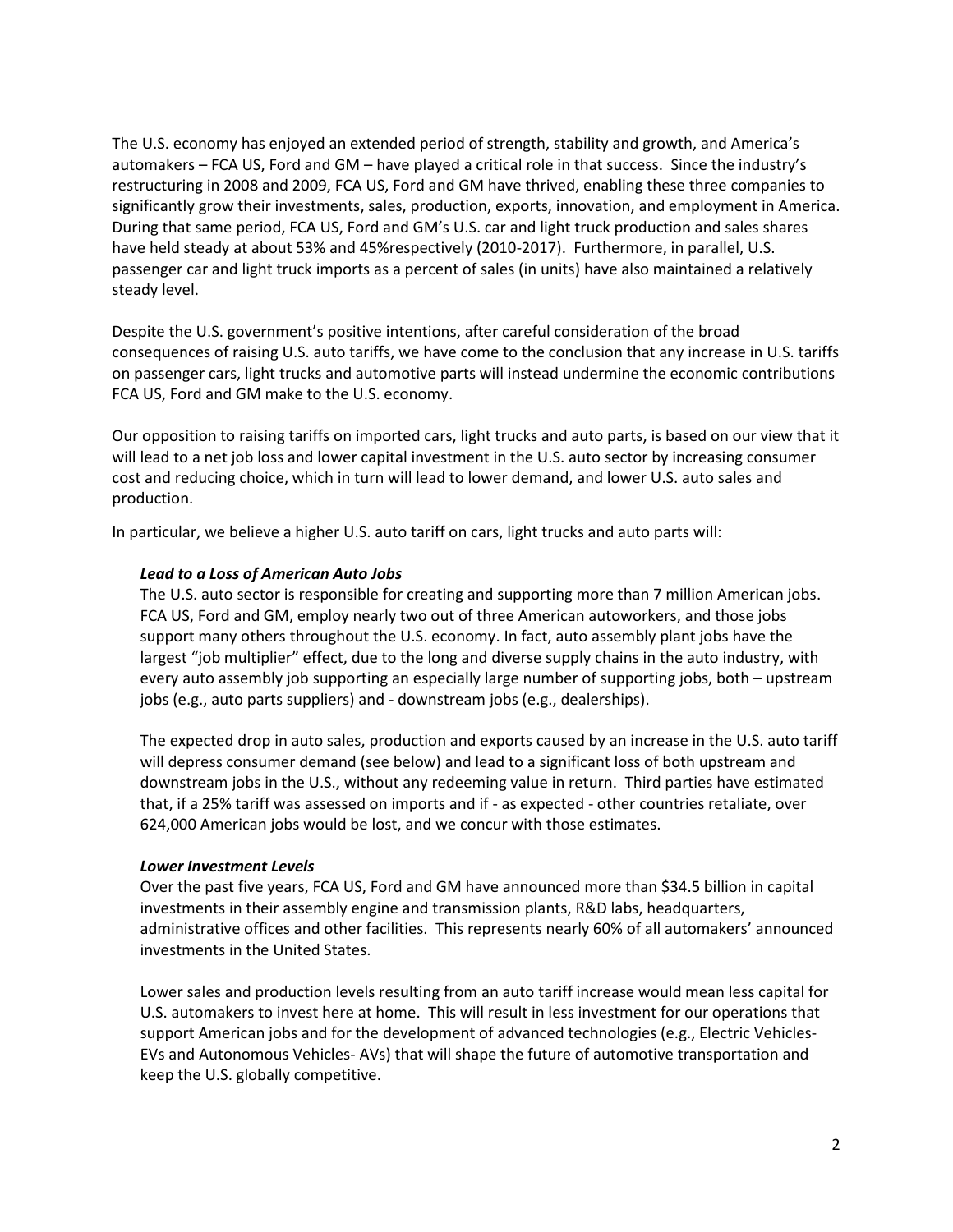#### *Increase Costs for Consumers*

If, for example, a 25% tariff is assessed on auto parts, the cost to manufacture a passenger vehicle domestically will also rise significantly (e.g., about \$2,000 on the average cost to manufacture a passenger vehicle with 35% import content) due to price increases on imported auto parts content. Combined with the estimated \$400 per car cost increase resulting from the steel and aluminum tariffs recently imposed by the Administration (\$4 billion annually), U.S.-built cars and light trucks will face a total of more than \$2,400 per vehicle cost disadvantage vis-à-vis our global competitors. A 25% increase in the U.S. tariffs on imported cars and light trucks, for example, would increase the cost to import the average car and light truck brought into the U.S. by nearly \$6,000. These increases will, in large part, be passed on to U.S. consumers.

On a national level, a 25% tariff on passenger cars, light trucks and automotive parts represent an annual increase of more than \$83 billion in the tax burden placed on U.S. industry and its consumers (based on 2017 production and assuming no changes in demand). This breaks down to a \$48 billion increase in the tax on cars and light trucks; and an increase of \$35 billion in the tax on auto parts.

If the \$4 billion added cost to the auto industry that has resulted from the Section 232 on steel and aluminum, and the \$3 billion in auto tariffs that will result from the 301 on China<sup>1</sup> were added to the \$83 billion impact of the auto tariffs, then the total added tax burden on industry and consumers accumulated through recent changes in U.S. auto trade policy could total more than \$90 billion annually.

### *Lessen Consumer Choice*

Often vehicles currently imported into the U.S. cannot be economically manufactured in the U.S., since they lack the volume needed to justify the capital expenditures necessary to produce domestically. These imports typically include smaller segment cars, niche products, and vehicles with non-mainstream features (e.g., manual transmissions and diesel engines). Since many of the aforementioned vehicles are provided through imports - and since significant increases to the auto tariff will price many of these vehicles out of the U.S. market - tariffs will lead to fewer choices for American consumers.

### *Lower Consumer Demand*

 $\overline{\phantom{a}}$ 

Higher prices and fewer choices will lead to reduced demand by American consumers. A significant tariff increase on passenger cars and light trucks, coupled with equivalent tariff increases on automotive parts, would stifle U.S. consumer demand for imported vehicles and for vehicles manufactured in the U.S., since, as noted above, all vehicles produced in the U.S. include imported automotive parts that will be assessed a higher tariff, which will add to the cost of building a vehicle in the United States.

### *Reduce Car and Light Truck Production and Sales*

Lower consumer demand will ultimately lead to lower U.S. auto sales and production levels. This reduction in auto sales and production will adversely impact the entire auto sector, including the upstream industries that support and supply the automakers with steel, glass, aluminum, rubber, iron, and semiconductors, etc. and the downstream car and light truck dealerships that rely on new sales to employ millions of Americans across all 50 states.

 $^1$  The inclusion of the added costs associated with the China 301 in our analysis should not be interpreted to mean that AAPC is taking a position on the propriety of these tariffs.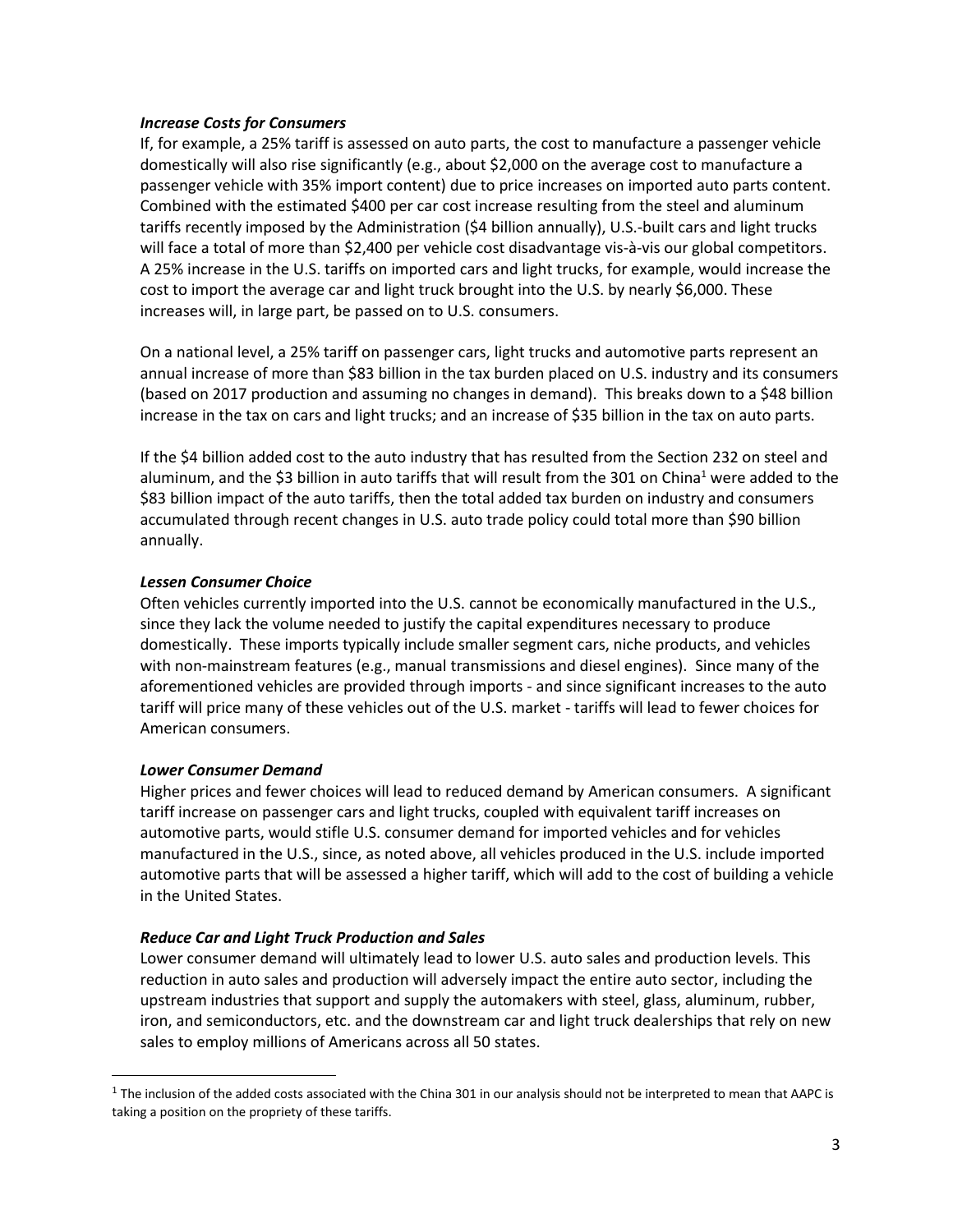### *Suppress Motor Vehicle Exports*

The U.S. automotive industry is the single largest export sector – exporting nearly \$143 billion in motor vehicles and automotive parts last year. Nearly one in five cars and light trucks manufactured in the U.S. is exported - valued at \$57 billion.

Raising import tariffs, based on national security, establishes a dangerous precedent that other nations could use to close their markets to U.S. auto products. A more immediate concern is the expectation that if tariffs are levied against foreign passenger vehicle and parts, those nations will retaliate by increasing tariffs on U.S. auto exports. This would lead to a sharp drop in U.S. auto exports - one of the key drivers of the U.S. auto industry's comeback over the last decade. Even without this likely retaliation, the increased costs for auto parts for American manufacturers will undermine U.S. competitiveness in markets around the world.

We, therefore, see no evidence that automotive imports are a threat to the U.S. auto industry, nor that raising import tariffs on cars, light trucks and automotive parts would benefit the U.S. economy or national security. As is made clear above, we have concluded that this action will instead have the opposite effect.

As an alternative to tariff increases, we propose the following policy options, which are designed to increase the competitiveness of the U.S. auto industry, here at home and abroad:

- **Complete NAFTA:** The swift completion of a modernized NAFTA, which builds on the economic and trade successes of the past, should be the first priority for the Administration in order to strengthen the economic security of the U.S. auto industry;
- **Increase American Exports:** Creating more opportunities for exporting more American-made automotive parts and vehicles is a much more effective means to strengthen our domestic auto industry. By industry and government working together the U.S. could significantly increase U.S. automotive exports and the American jobs those exports support;
- **Conclude New Free Trade Agreements (FTAs) and Uphold Current Agreements:** We encourage the Administration to pursue new FTAs to remain globally competitive. We are particularly interested in renewing the bilateral negotiations to establish a U.S.-EU FTA, which would not only have positive economic ramifications for each side, but will also help to diffuse the trade tensions between these two close allies;
- **Pursue the Wider Acceptance of U.S. Auto Safety Standards:** Building vehicles to more than one set of regulatory standards is expensive, making it unprofitable for certain U.S.-made vehicles to be sold in markets that do not accept U.S. standards. We encourage the Administration to proactively expand its work with industry to open export markets to vehicles meeting U.S. safety standards; and,
- **End Currency Manipulation:** Governments that manipulate their currencies to artificially undervalue and subsidize their exports hinder the price competitiveness of U.S. exports into the manipulating country's market and third countries, growing the U.S. trade deficit. We encourage the Administration to include enforceable currency rules in all new and renegotiated trade agreements.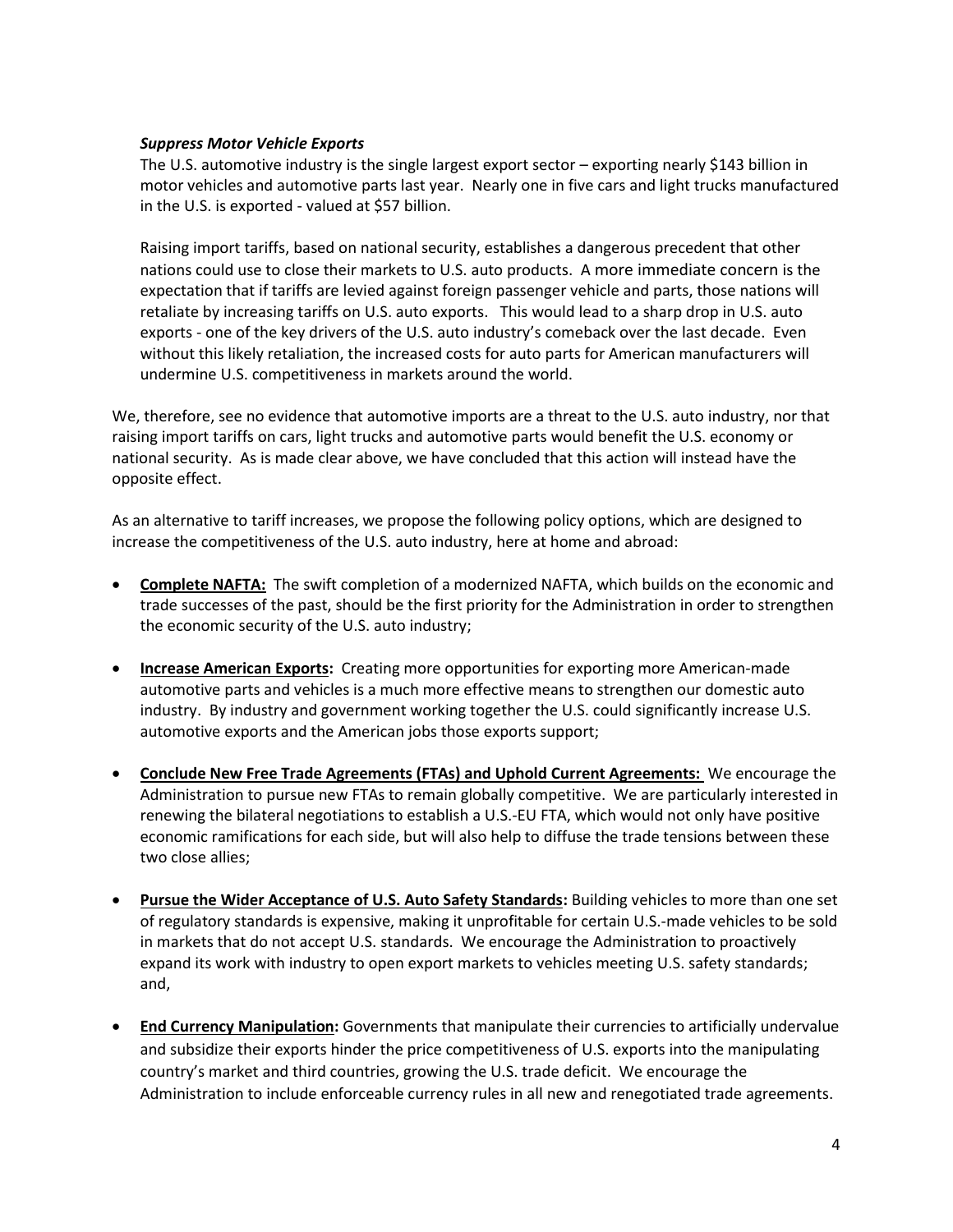AAPC and its member companies appreciate the opportunity to provide comments on the Section 232 autos investigation. Working together, we hope industry and government can find agreement on policy alternatives to expand U.S. export opportunities and grow the number of American jobs that those exports would support.

# **Economic Contributions**

## *U.S. Automotive Sector*

The U.S. automotive sector (in total) makes an enormous contribution to the United States economy. No other single industry is linked to so much of U.S. manufacturing or generates so much retail business and employment:

- **GDP –** Automakers, their suppliers, and dealers together are one of America's largest economic sectors, responsible for 3.3% of America's gross domestic product (GDP) in 2017;<sup>2</sup>
- **American Jobs-** The U.S. automotive sector employs and supports more than 7 million Americans, across all 50 states - more than any other industry sector;<sup>3</sup>
- **Exports-** The U.S. automotive industry is the single largest export sector exporting nearly \$143 billion in motor vehicles and auto parts last year (including \$57 billion in passenger vehicles);<sup>4</sup>
- **Purchases-** The U.S. auto sector supports many other U.S. industries by purchasing hundreds of billions of dollars' worth of American steel, glass, aluminum, rubber, iron, and semiconductors;<sup>5</sup>
- **R&D** The U.S. auto sector makes one of the largest investments in R&D, investing more than \$22 billion last year alone; <sup>6</sup>
- **Tax Revenues** The industry accounts for \$205 billion in federal and state tax revenues across the country;
- **Investments –** Every year the U.S. auto industry invests tens of billions of dollars in its U.S. assembly, engine and transmissions plants, R&D labs, headquarters, administrative and other facilities.

## *FCA US, Ford Motor Company & General Motors Company*

FCA US, Ford and GM differentiate themselves from the other automakers operating in the U.S. in that they: Have deep historical roots (over 100-years operating in the United States), and represent iconic American brands (e.g., Jeep, Dodge, Ford, Lincoln, Chevrolet, and Cadillac). These three companies also produce more of their vehicles here and buy more of their parts from American suppliers. As a result, FCA US, Ford and GM employ nearly two out of three American autoworkers (with six times more of their global workforce in the United States when compared to their competitors) and operate three out of five of America's auto assembly plants.<sup>7</sup> No other automakers can match this history, profile and level of economic contribution.

l <sup>2</sup> U.S. Bureau of Economic Analysis (BEA), Department of Commerce (GDP Gross Output) both the manufacturing and service side of the industry.

<sup>3</sup> Center for Automotive Research – [Contribution of the Automotive Industry to the Economies of All Fifty States and the United](https://www.cargroup.org/publication/contribution-of-the-automotive-industry-to-the-economies-of-all-fifty-states-and-the-united-states/)  [States](https://www.cargroup.org/publication/contribution-of-the-automotive-industry-to-the-economies-of-all-fifty-states-and-the-united-states/) (January 2015).

<sup>4</sup> U.S. Bureau of the Census, and the International Trade Commission (ITC) trade database.

<sup>5</sup> Ward's Auto Motor Vehicle Facts and Figures 2017.

<sup>6</sup> 2018 Global R&D Funding forecast – a supplement to the R&D Magazine (Winter 2018).

<sup>7</sup> AAPC State of the U.S. Automotive Industry 2018 Report.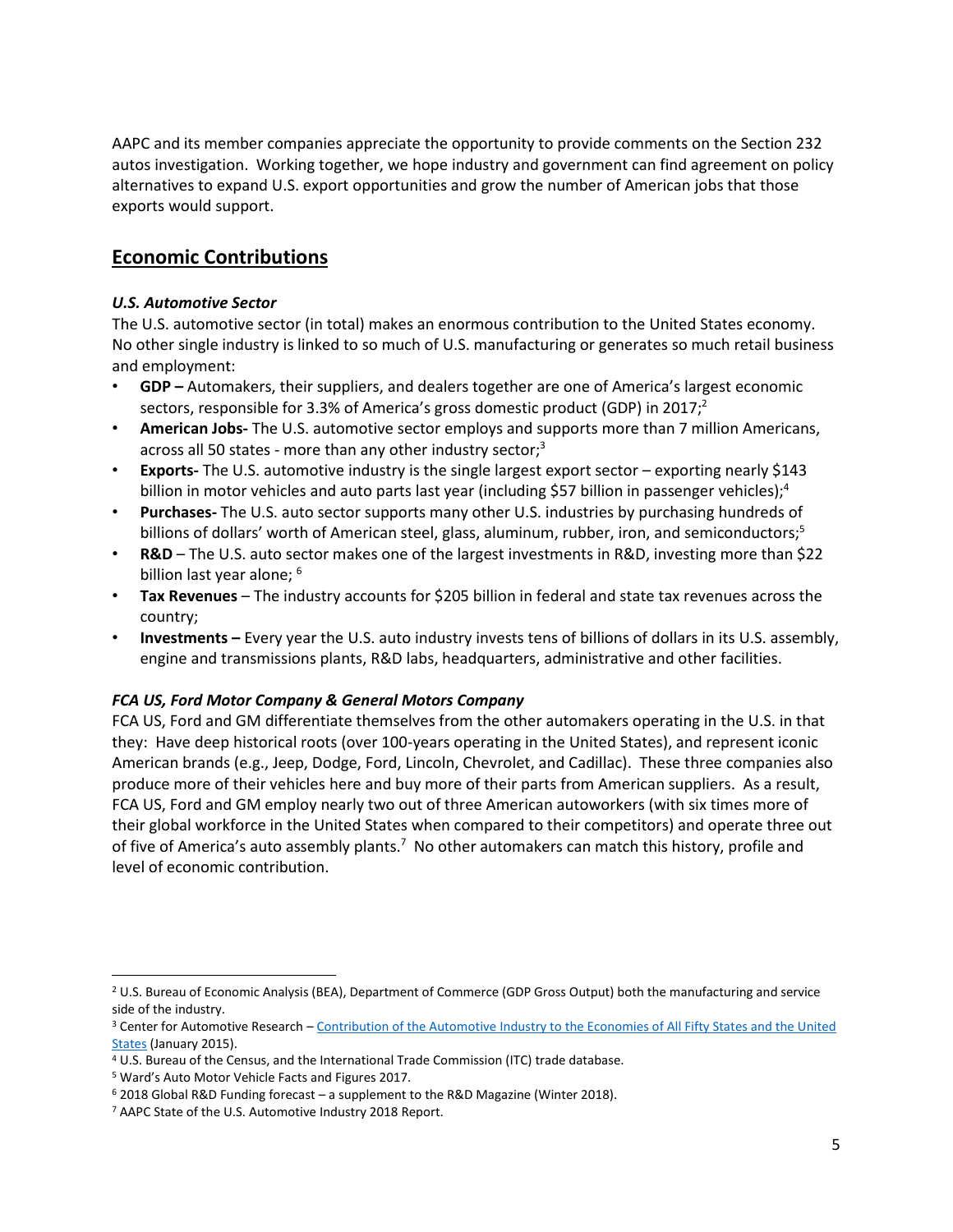# **Economic Impact of Raising U.S. Automotive Tariffs**

An increase in the U.S. tariffs on imported motor vehicles and automotive parts represents a real and significant threat to the health of the U.S. automotive sector. This action would rapidly increase prices for cars, light trucks and auto parts, depress consumer demand, reduce U.S. production, sales and investment; lead to a loss of American jobs - both direct and indirect - and suppress U.S. auto exports by making them more expensive and less globally competitive. Moreover, this policy risks significantly eroding the benefits of the recent tax and regulatory changes advanced by the Trump Administration.

The following is an analysis of the cost impact of an increase in the U.S. auto tariffs:

*Imported Cars and Light Trucks*

### *Cost Increase*

The average value of a passenger car and light truck imported into the U.S. last year was \$23,200.<sup>8</sup> AAPC estimates that if the import tariff on passenger cars and light trucks is raised to 25% - which the Administration has signaled it is considering - it will add nearly \$6,000 to the cost of that vehicle.

| Increase in U.S. Car Tariff to 25%                    |                      |                         |  |  |
|-------------------------------------------------------|----------------------|-------------------------|--|--|
| & Resulting Cost Increase on and Average Imported Car |                      |                         |  |  |
| Avg. \$ value of Import Car                           | <b>Import Tariff</b> | U.S. Tariff Increase \$ |  |  |
| \$23,200                                              | 25.0%                | \$5,800                 |  |  |

The total annual cost of a 25% import tariff on the \$192 billion in cars and light trucks imported into the U.S. in 2017 would total \$48 billion in added tax burden. This is assuming that there would not be a negative effect on consumer demand.<sup>9</sup>

## *Lower Demand*

Any additional tariff beyond the existing most favored nation (MFN) rate would have a negative effect on demand. The impact of a 25% tariff would lead automakers to curtail imports into the U.S., as demand for most vehicles, at a 25% premium, would plummet. It would also have severe implications for U.S. suppliers, many of which export large quantities of components to automakers assembling vehicles in Canada and Mexico. As demand for these imported vehicles would virtually collapse, so would demand for those suppliers' parts, imperiling a large segment of their business and, ultimately, their workers' jobs.

### *Less Consumer Choice*

 $\overline{\phantom{a}}$ 

Imported car and light trucks typically include niche products and vehicles with non-mainstream features. These vehicles cannot be economically manufactured in the United States, since they lack the production scale that is needed to justify such large capital expenditures.<sup>10</sup> Thus, significant increases to

<sup>8</sup> U.S. ITC and the U.S. Bureau of the Census. Commerce ITA auto office definition of new passenger vehicle. (Import \$ value divided by import units).

<sup>9</sup> The cost increase per imported car = \$5,800 multiplied by 8.27 million = \$48 billion.

 $10$  The capital investment needed to build a motor vehicle manufacturing plant in the United States exceeds \$1 billion dollars.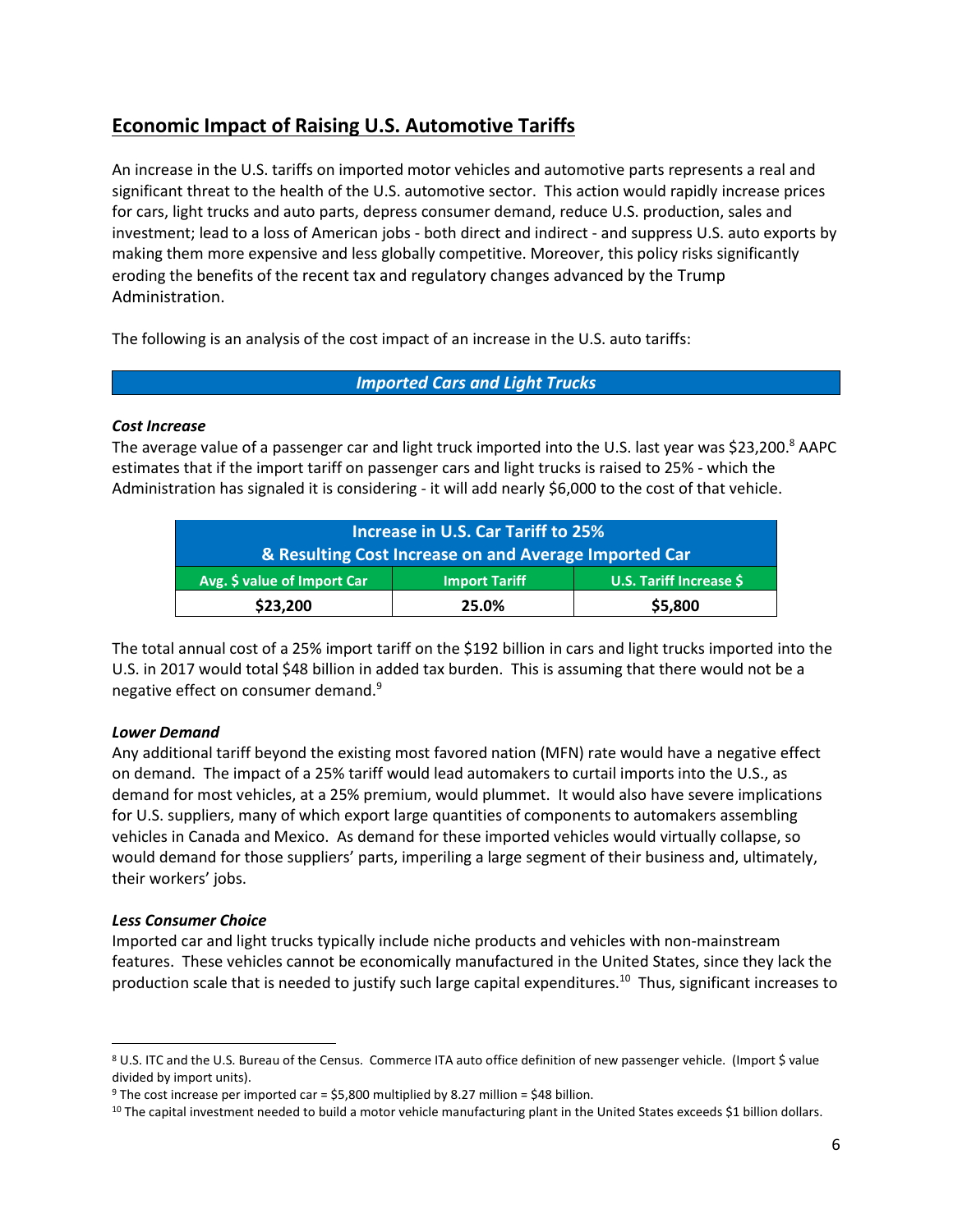the auto tariff will price these vehicles out of the U.S. market, the end result will be fewer choices for American consumers.

This scenario of raising U.S. auto tariffs would not be a boon for U.S. domestic automakers and suppliers. Manufacturers will have no choice other than to raise prices for U.S.–produced vehicles to account for increased production costs and declining revenues from imports and exports. After housing, autos are the second-largest purchase most consumers make, and a sudden increase in prices could lead consumers to delay purchasing a new vehicle or turn to the used vehicle market. It is not unreasonable to believe that Section 232 tariffs could quickly alter the U.S. auto market, reducing it significantly, with severe implications for American auto workers.

### *U.S. Vehicle and Parts Exports - Impact of Retaliation*

The U.S. automotive industry is the single largest U.S. export sector – exporting nearly \$143 billion in motor vehicles and auto parts last year. Nearly one in five cars and light trucks manufactured in the U.S. is exported- valued at \$57 billion.<sup>11</sup>

We can fully anticipate that by unilaterally raising U.S. tariffs on motor vehicles and parts, U.S. trade partners will retaliate by increasing their tariffs on U.S. vehicle and parts exports. This expectation is confirmed by the EU's retaliation against the U.S. imposition of tariffs on European steel and aluminum.<sup>12</sup> Retaliation by just a few of the largest destinations for U.S. car and light truck exports, representing 18% of U.S. production, would have devastating impacts on domestic car and light truck production levels.<sup>13</sup>

Even if our trade partners do not retaliate, the increased costs associated with a higher tariff on automotive parts will price U.S.-built vehicles out of many export markets, dramatically reducing U.S. vehicle exports. And with exports representing nearly one-in-every five vehicles built in the U.S., raising auto tariffs risks hundreds of thousands American jobs that are supported by these exports.

### *Employment*

l

The U.S. auto sector is responsible for directly employing and indirectly supporting more than 7 million American jobs.<sup>14</sup> This large number of jobs supported is possible due to auto assembly plants having the largest "job multiplier" effect - stemming from the long and diverse supply chains found in the auto industry. Each auto assembly plant job supports a large number of upstream (automotive parts and component manufacturers, glass, rubber, plastic, steel, aluminum and semiconductor suppliers, etc.) and downstream (dealerships, auto service centers and other auto-service related) jobs.<sup>15</sup>

If a significant tariff is imposed on imports of cars, light trucks and automotive parts, soon after, all vehicles and auto parts will experience higher prices. Higher prices, even incremental, will lead to less demand; less demand will lead to lower sales, and lower sales will lead to fewer auto-related jobs.

<sup>11</sup> U.S. Bureau of the Census, and the International Trade Commission (ITC) trade database 2017.

<sup>12 &</sup>quot;European Union countries ...unanimously backed a plan to impose import tariffs on 2.8 billion euros (\$3.3 billion) worth of U.S. products after Washington hit EU steel and aluminum with tariffs at the start of June[…" link here](https://www.reuters.com/article/us-usa-trade-eu/eu-countries-back-counter-measures-against-u-s-steel-tariffs-idUSKBN1JA27W)

<sup>&</sup>lt;sup>13</sup> U.S. Bureau of the Census, and the International Trade Commission (ITC) trade database; Ward's Automotive Databasevehicle production 2017.

<sup>14</sup> Center for Automotive Research – Contribution of the Automotive Industry to the Economies of All Fifty States and the [United States](https://www.cargroup.org/publication/contribution-of-the-automotive-industry-to-the-economies-of-all-fifty-states-and-the-united-states/) (January 2015).

<sup>15</sup> AAPC State of the U.S. Automotive Industry 2018 Report.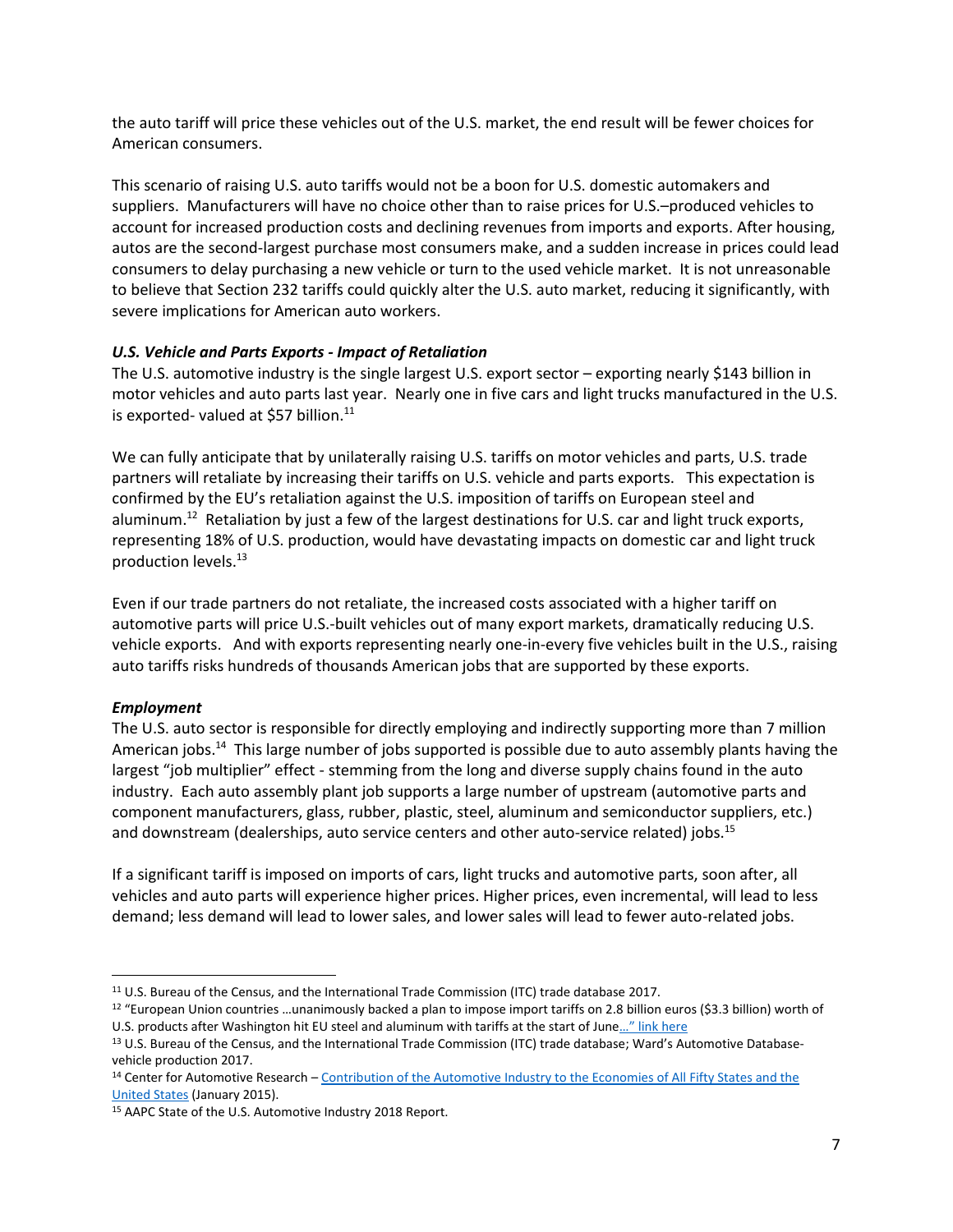The Peterson Institute for International Economics has analyzed the impact that a 25% tariff on auto imports would have on U.S. auto production and jobs. When the prospect of retaliation by U.S. trade partners is taken into account, they estimate that there would be a significant drop in U.S. auto production, and a drop in U.S. employment that is estimated to be about 624,000.<sup>16</sup> They also estimate that 195,000 American jobs would be lost even if there was no retaliation.

Another study conducted by the Trade Partnership Worldwide LLC, concluded that *"Motor vehicle and parts tariffs of 25 percent would have serious net negative impacts on the U.S. economy overall. They would adversely impact many workers in manufacturing sectors, and hundreds of thousands of workers in services sectors that depend on the health of manufacturing. The tariffs would boost automobile prices, both domestic and import."* Specifically, the report states that a 25% tariff on vehicles and parts would reduce the U.S. GDP by \$18 billion and lead to a net loss of 157,000 U.S. jobs<sup>17</sup> This jobs impact is close to the one estimated by the Peterson Institute. But unlike the Peterson Institute, this analysis does not account for the possibility of retaliation, which we agree would have an even larger impact.

We view the estimate of 157,000-195,000 jobs lost (assuming no retaliation) and 624,000 jobs lost (if there is retaliation) as reasonable estimates, and largely concur with their conclusion.

### *U.S.-Built Cars and Light Trucks*

#### *Cost Increases*

 $\overline{\phantom{a}}$ 

Any increase in a U.S. import tariff on automotive parts, particularly an import tariff as high as 25%, which the Administration is reportedly considering, would negatively impact all automakers operating in the U.S. - both foreign and domestic - not to mention American automotive parts suppliers. All automakers incorporate imported parts into the vehicles they build in the United States, albeit at different levels. Thus, if a 25% import duty on auto parts were imposed, U.S.-built cars and light trucks will experience significant price increases.

For example, a 25% tariff increase would significantly increase the cost of manufacturing a vehicle in the United States. Assuming that about 75% percent of the cost to manufacture a motor vehicle is attributable to the cost of auto parts, components and materials,<sup>18</sup> a vehicle that cost \$30,500<sup>19</sup> to manufacture would include nearly \$23,900 in parts and materials. If it has 65% U.S. content level (35% imported content), the proposed tariff would increase the cost of the vehicle by \$2,000 (see table below). Combined with an estimated \$400 per car cost increase resulting from the steel and aluminum tariff increases recently imposed by the Administration, U.S.- built cars and light trucks will face a total cost disadvantage vis-à-vis our global competitors of \$2,400.<sup>20</sup>

<sup>16</sup> Robinson, S.; Thierfelder, K.; Schott, J.; Jung, E.; Lu, Z.; and Kolb, M. "Trump's Proposed Auto Tariffs Would Throw US Automakers and Workers Under the Bus," Peterson Institute for International Economics (May 31, 2018), [https://piie.com/blogs/trade-investment-policy-watch/trumps-proposed-auto-tariffs-would-throw-us-automakers-and.html.](https://piie.com/blogs/trade-investment-policy-watch/trumps-proposed-auto-tariffs-would-throw-us-automakers-and.html) 

<sup>&</sup>lt;sup>17</sup> [An Accident Waiting to happen-](http://tradepartnership.com/wp-content/uploads/2018/05/232_Auto_PolicyPaperFINAL.pdf) the estimated impacts of tariffs on motor vehicles and parts (May 29, 2018). <sup>18</sup> McKinsey & Company, New Horizons:Multinational Company investment in Developing Economies Oct. 2003 *[Preface to the](https://www.mckinsey.com/~/media/McKinsey/Business%20Functions/McKinsey%20Digital/Our%20Insights/New%20horizons%20for%20multinational%20company%20investment/MGI_Multinational_company_investment_in_developing_economies_Full_Report.ashx)  [Auto Sector Cases,](https://www.mckinsey.com/~/media/McKinsey/Business%20Functions/McKinsey%20Digital/Our%20Insights/New%20horizons%20for%20multinational%20company%20investment/MGI_Multinational_company_investment_in_developing_economies_Full_Report.ashx) Roland Berger: Deutsche Bank Report: Team Analysis - page 119.* MEMA, "[Driving the Future: The](https://www.mema.org/sites/default/files/MEMA_ImpactBook.pdf.)  [Employment and Economic Impact of the Vehicle Supplier Industry in the U.S](https://www.mema.org/sites/default/files/MEMA_ImpactBook.pdf.)." (Jan. 26, 2017) – estimates the value at 77%. <sup>19</sup> [Bureau of Economic Analysis](https://www.bea.gov/industry/gdpbyind_data.htm) – Value of average car and light truck manufactured based on NAICS 336111 & 33612 gross output for 2016/2017 divided by the number of cars and light trucks manufactured (gross output /production units = \$30,500). <sup>20</sup> AAPC estimates that the 25% tariff increase placed on steel and the 10% tariff on aluminum add up to a combined \$400 to the cost of an average car and light truck built in the United States. On a national level this tariff would represents about \$4 billion increase annually in the tax burden paid by the U.S. industry and consumers.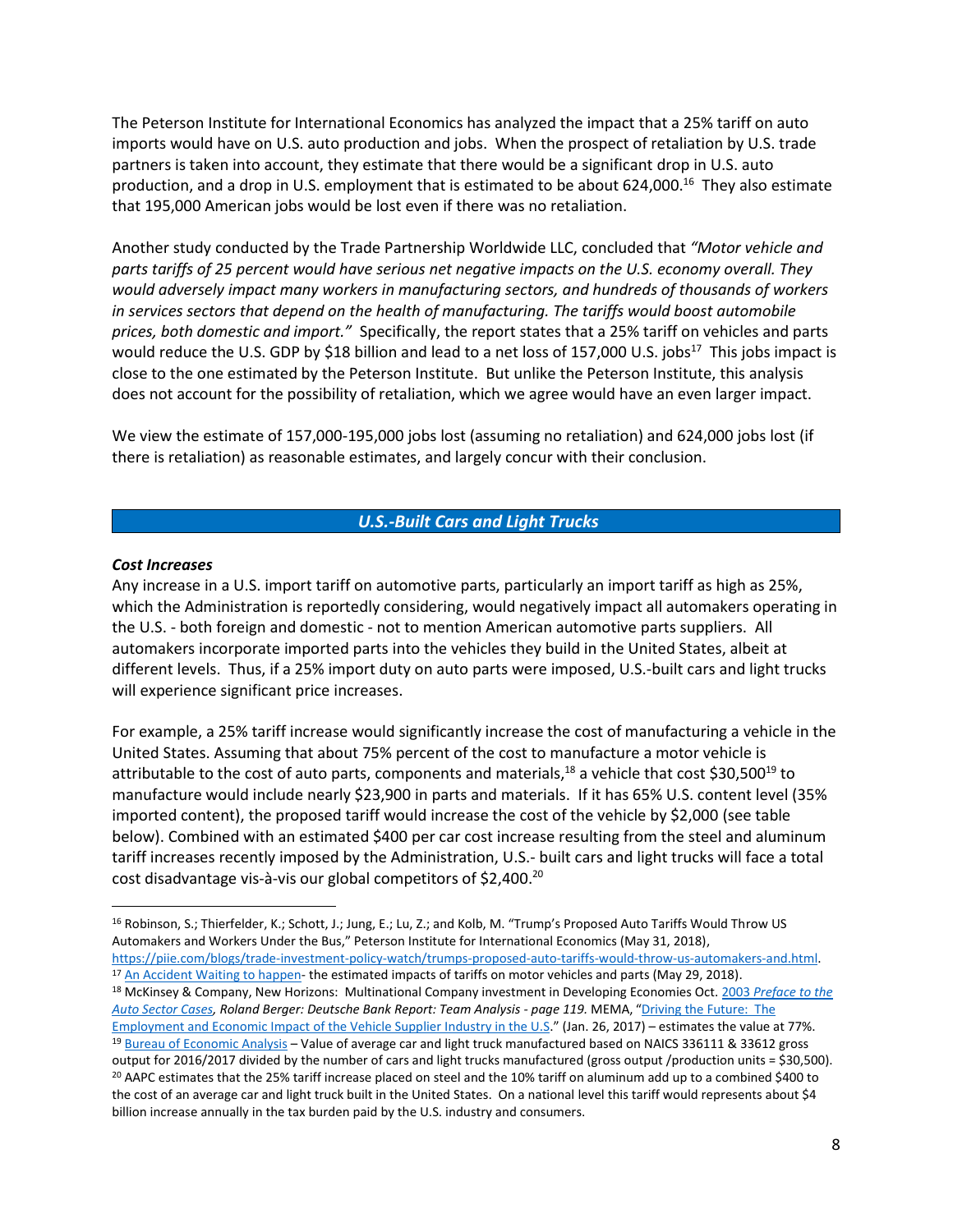| <b>Increase in U.S. Auto Parts Tariff to 25%</b><br><b>&amp; Resulting Cost Increase of Average U.S.-Built Car/Light Truck</b> |                                                  |                                                     |                                          |  |
|--------------------------------------------------------------------------------------------------------------------------------|--------------------------------------------------|-----------------------------------------------------|------------------------------------------|--|
| <b>U.S.-Built Car/Light Truck</b><br>(Average Mfr. \$ Value)                                                                   | <b>Auto Parts</b><br>(75% \$ Value of Mfr. Cost) | <b>Import Auto Parts</b><br>(35% \$ Value of Parts) | <b>Proposed 25% Tariff</b><br>(\$ Value) |  |
| \$30,500                                                                                                                       | \$22,900                                         | \$8,000                                             | \$2,000                                  |  |

The total annual cost of a 25% import tariff on the \$141 billion in auto parts imported into the U.S. in 2017 would total \$35 billion per year. This is assuming that there would not be a negative effect on consumer demand. And as noted above, the steel and aluminum 232 tariffs would add an additional \$4 billion in annual tax burden on automakers and their consumers, and the China 301 an additional \$3 billion.

Inevitably, the increased price of U.S.-built vehicles attributable to a higher tariff brought about through a Section 232 auto investigation will decrease sales, resulting in lower production, employment, investment and exports (even if one assumes no retaliation). Of course, an automaker might choose to reduce margins and absorb some of the increased costs. But this would have an adverse impact on the funds available for R&D and capital investment, jeopardizing the automaker's future competitiveness and its ability to maintain the United States' current edge in electrification of vehicle powertrains (EV) and Autonomous Vehicle (AV) technologies.

### *Reduce Production, Sales and Investment*

 $\overline{\phantom{a}}$ 

The impact of higher prices discussed above will lower consumer demand, which will ultimately lead to lower U.S. auto sales and lower automotive production levels. This reduction will ripple through the U.S. economy – effecting other important U.S. economic sectors that supply the auto industry.

Again, as noted above, lower sales and production will lead to less capital for U.S. automakers to invest here at home, reducing the funds available to invest in R&D.

### **Total New Cost Increases**

The estimated new \$48 billion in tariffs on cars and light trucks, the \$35 billion on cars and light trucks, the \$4 billion in steel and aluminum 232 tariffs, and the \$3 billion in higher tariffs (import and export) stemming from the China 301 action<sup>21</sup> – add up to an increase of \$90 billion in tax burden.

| <b>Total New Costs Assessed on U.S. Industry and Consumers</b> |                                                    |                                                |  |  |
|----------------------------------------------------------------|----------------------------------------------------|------------------------------------------------|--|--|
| <b>Category</b>                                                | <b>Proposed and (Actual)</b><br><b>Tariff Rate</b> | <b>Added Annual Tax Burden</b><br>(\$ Billion) |  |  |
| Cars and Light Trucks 232                                      | 25%                                                | \$48                                           |  |  |
| Auto Parts/Components 232                                      | 25%                                                | \$35                                           |  |  |
| Steel & Aluminum 232                                           | 25% & 10%                                          | \$4                                            |  |  |
| China 301 Tariff & Retaliation                                 | 25%                                                | \$3                                            |  |  |
| <b>TOTAL</b>                                                   |                                                    | \$90                                           |  |  |

<sup>&</sup>lt;sup>21</sup> The inclusion of the added costs associated with the China Section 301 tariffs in our analysis should not be interpreted to mean that AAPC is taking a position on the propriety of these tariffs.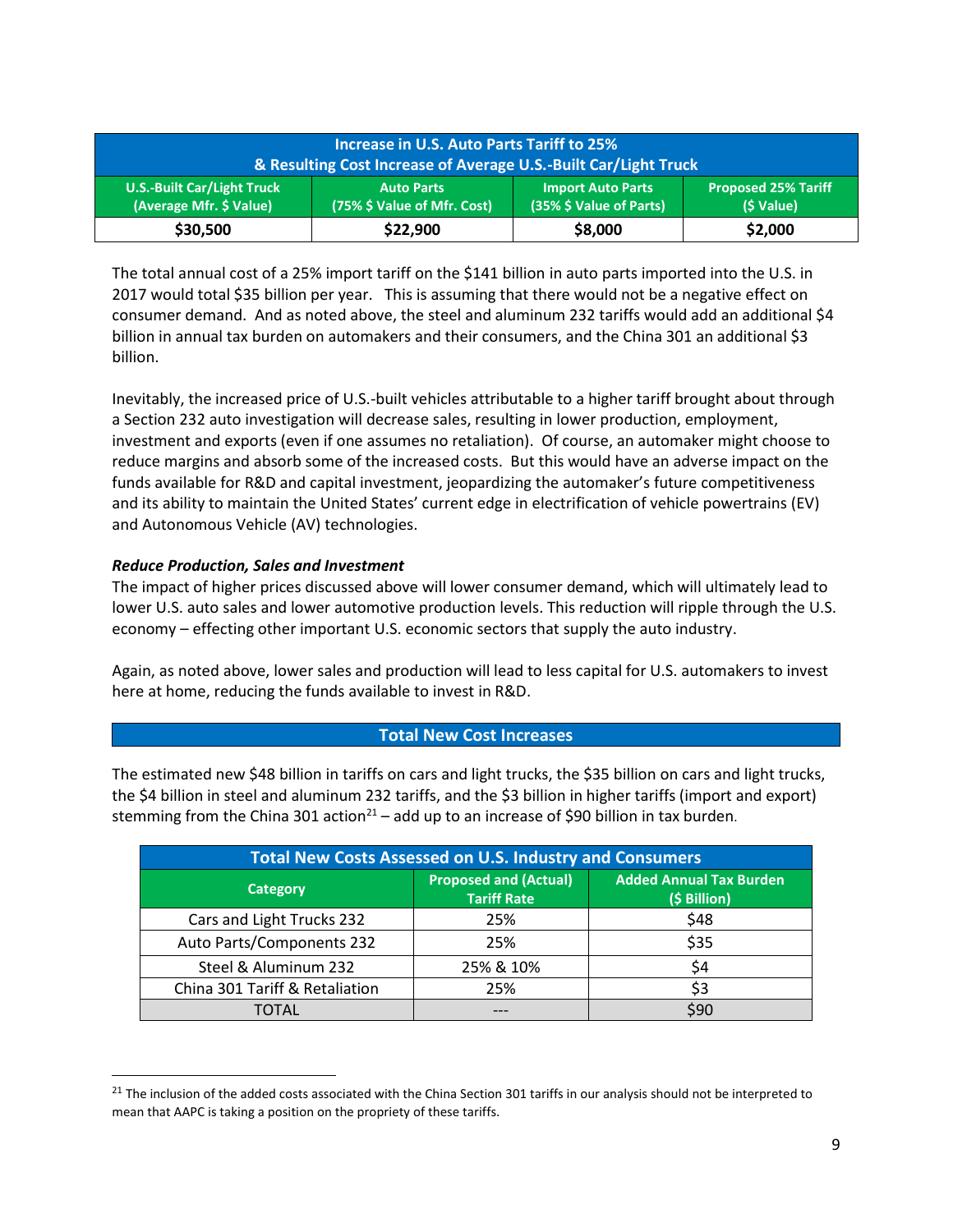# **An Alternative Policy Approach - Expanding U.S. Exports**

A much-preferred approach to raising tariffs on imports is expanding U.S. car, light truck and auto parts exports. The benefit of expanding U.S. exports meets the shared objective of maximizing the economic contribution the U.S. auto sector makes to the U.S. economy - noted above and avoiding the downsides of eliciting retaliation and adding unnecessary friction with our closest allies. In 2017, nearly 2 million cars were exported from the United States, a 90% increase from 2009. $^{22}$ 

If the auto industry and government work together to open markets around the world to U.S. motor vehicles, we would be able to increase exports by another 90% (the equivalent of \$51 billion in additional exports), which would represent 35% of U.S. production, and grow American jobs that an increase in car and light truck production would represent. This is modest when compared to our global competitors' percentage of production exported, but it would still lead to a substantial reduction in the auto trade deficit.

In order to accomplish this objective, efforts should be made to finalize the modernization of the North American Free Trade Agreement (NAFTA), explore or revisit the merits of establishing strong free trade agreements and address long-standing non-tariff barriers to U.S. exports.

## *NAFTA Modernization*

 $\overline{\phantom{a}}$ 

The swift completion of a modernized NAFTA should be the first priority for the Administration in order to strengthen the economic security of the U.S. auto industry. Updating NAFTA to also include, among other improvements- locking-in acceptance of U.S. auto safety standards and enforceable currency disciplines, will strengthen the industry's ability to export more and grow the number of high-quality and high-paying American jobs. During the last negotiating round, the parties appeared to be very close to a final agreement, and we urge U.S. negotiators to return to the table and complete their work in making NAFTA a 21<sup>st</sup> century trade agreement.

## *Negotiate New U.S. FTAs and Uphold Current Agreements*

We urge the Administration to consider establishing new FTAs with like-minded countries around the world. FTAs will not only provide additional opportunities for expanding U.S. auto exports, they will also provide continued engagement on regulatory convergence, curbing regulatory fragmentation, and managing the technological change sweeping the industry.

For example, renewing bilateral negotiations on a free trade agreement between the U.S. and EU (U.S.- EU FTA) could lead to the elimination of the 10% EU vehicle tariff and drive U.S.-EU auto regulatory convergence. This would not only have positive economic ramifications for each side but will also help to diffuse the trade tensions that currently exist between these two close allies. Given the progress that has already been made during the previous rounds of talks, we believe the U.S. and EU should revisit this work and strive to deliver results that will reduce costs and expand choices for consumers on both sides of the Atlantic.

Additionally, a strategic look at establishing U.S. free trade agreements with other large and growing markets around the world aimed at creating more export opportunities, should be explored jointly by U.S. government and industry. We also urge the Administration to finalize the updates to the U.S.-Korea

<sup>&</sup>lt;sup>22</sup> U.S. Bureau of the Census, and the International Trade Commission (ITC) trade database.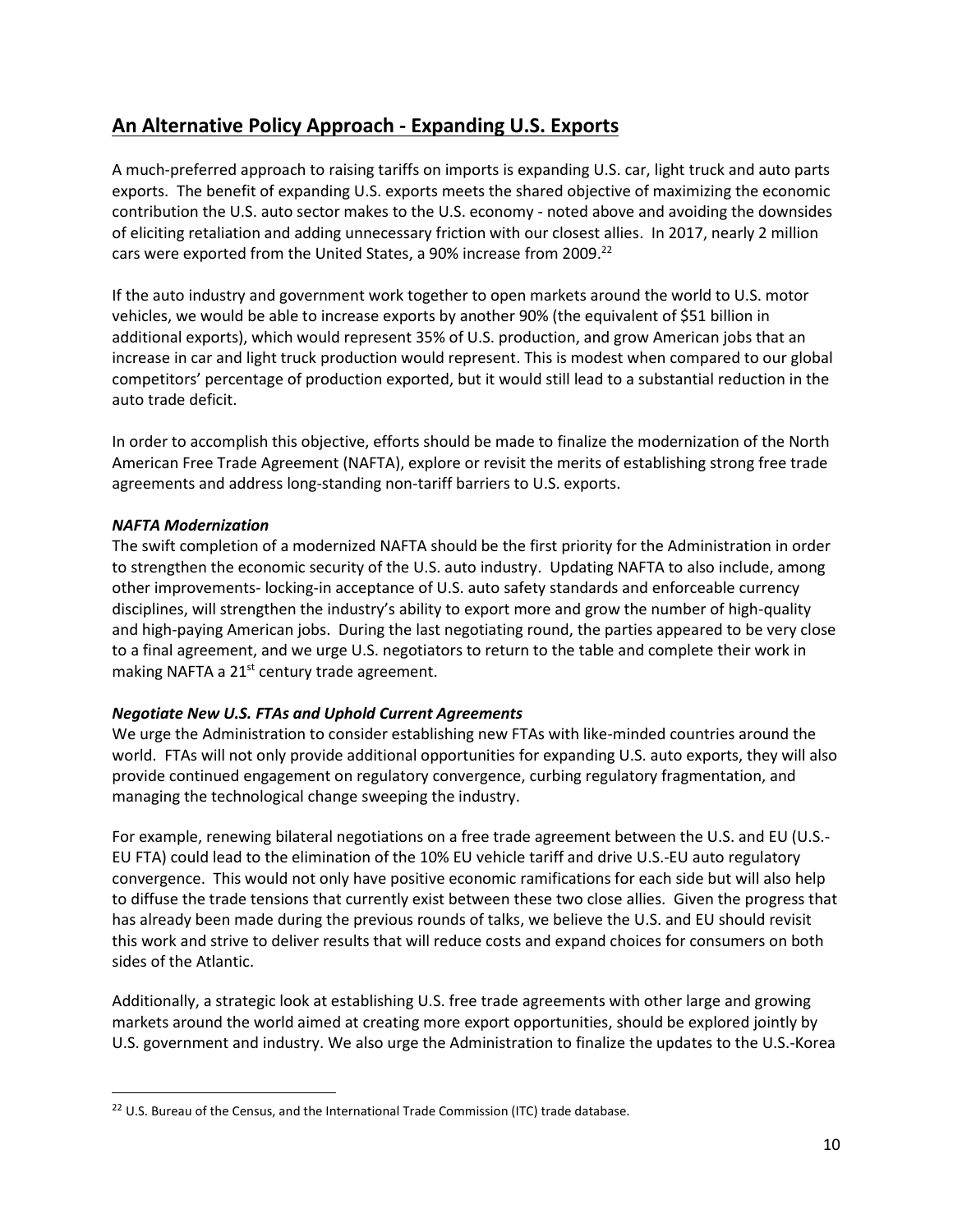Free Trade Agreement that this Administration negotiated in order to provide the expected benefits for the U.S. auto industry.

### *Eliminate Barriers to U.S. Exports*

In addition to high tariffs in other parts of the world, the inability to capitalize on our competitive advantages is in large part due to the non-tariff barriers to trade (NTBs) that other markets around the world have in place. The most significant NTBs include, lack of acceptance of U.S. auto safety and emissions standards and certification, discriminatory domestic tax structures, and currency manipulation.

### *Acceptance of U.S. Automotive Safety Standards and Certification Procedures*

Building vehicles to more than one set of regulatory standards can be very expensive. These additional compliance costs make it unprofitable for certain U.S. manufactured vehicles to be sold in markets that do not accept U.S. auto standards.

U.S. automakers recommend that the U.S. government continue to proactively push for the acceptance of U.S. automotive safety standards in all markets. The lack of acceptance of U.S. automotive safety standards and certification procedures in markets abroad is a major barrier to selling U.S. produced vehicles in foreign markets. Over the past decade, the EU has been pursuing a well-organized and highly successful global effort to persuade other countries to accept vehicles certified to their standards.<sup>23</sup> When these standards are adopted they can and often do supplant the acceptance of vehicles certified to U.S. standards. 24

While the U.S. industry and government have been working together to face the well-organized efforts by the EU to promote their auto safety standards and certification systems around the world and address the broader regulatory fragmentation, recommitting to this longer-term effort is necessary or the U.S. risks further isolation and erosion of opportunities to export vehicles to large and growing auto market across the globe.

### *Currency Manipulation*

 $\overline{a}$ 

A countries' manipulation of the value of its currency, primarily by artificially weakening the value vis-àvis the U.S. dollar, provides an unfair competitive advantage for that countries' export industries. As such, currency exchange rates can be as important a determinant of trade outcomes as the quality of a particular traded good or service. In fact, currency manipulation can and often does have a much larger impact on trade than any of the tariff or non-tariff barriers that are the usual focus of U.S. free trade agreement negotiations.

An undervalued currency subsidizes exports while hindering the price competitiveness of imports into the manipulating countries' domestic market, which results in a lower number of U.S.-built cars and trucks exported to that country, as well as other markets around the world – e.g., Latin American and Middle Eastern markets – contributing to a higher U.S. trade deficit with these countries and the world.

<sup>&</sup>lt;sup>23</sup> United Nations Economic Commission for Europe (UNECE) regulatory standards.

<sup>24</sup> U.S. Federal Motor Vehicle Safety Standards (FMVSS).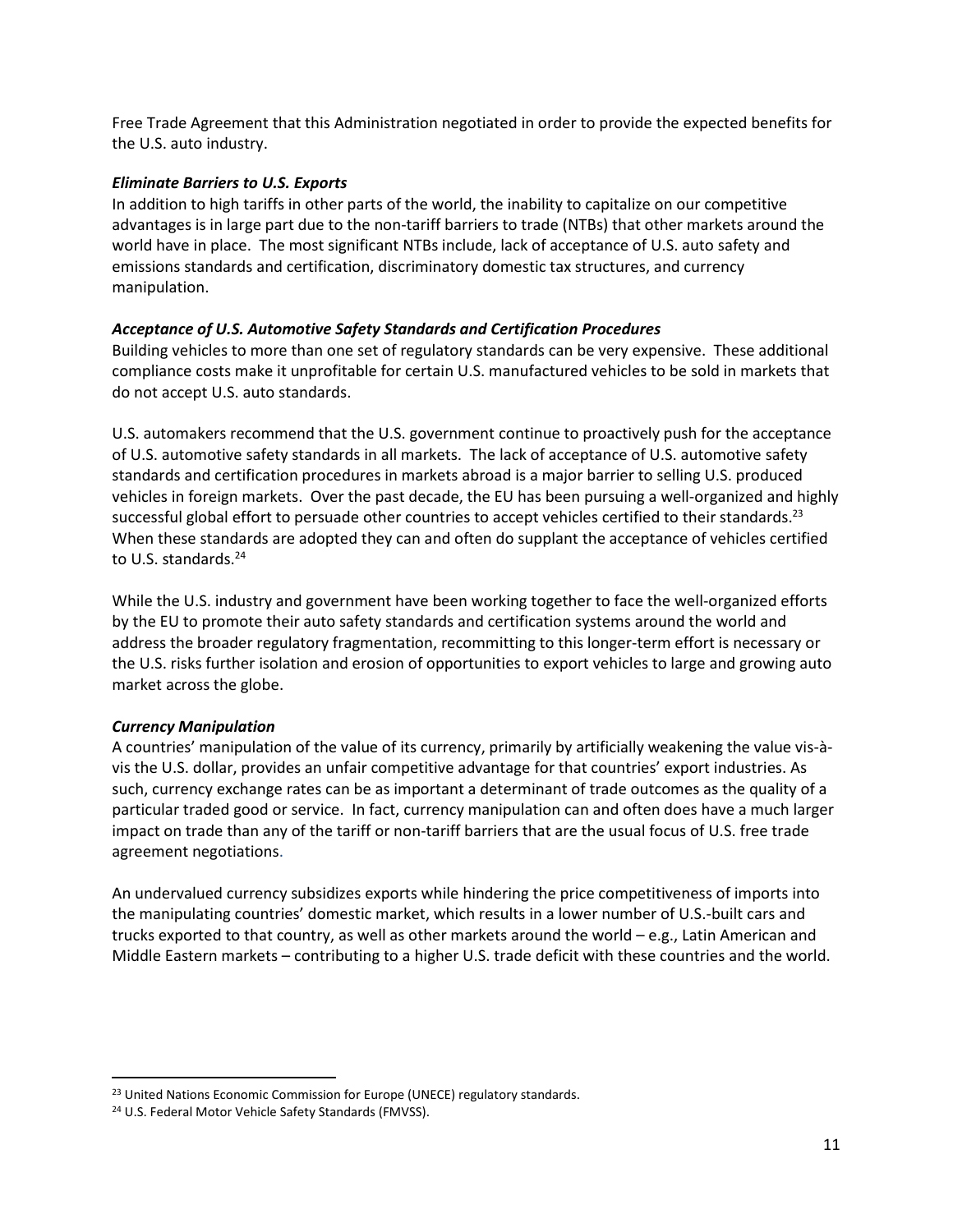# **Conclusion**

AAPC and its member companies appreciate the opportunity to provide comments on the Section 232 autos investigation, and we hope that the foregoing analysis and the following responses to the specific information requests (see attachment: Section 232 Auto Investigation – Information and Data Requests) provides insights into the current strength of the U.S. auto industry and America's automakers.

FCA US, Ford and GM share the U.S. government's goal of maximizing the growth and success of America's automotive sector. To that end, we are eager to work closely with the Administration to find alternatives to increasing import tariffs, which we have concluded would have a net-negative impact on the U.S. economy, the U.S. automotive industry and American jobs. Working together, we hope industry and government can find agreement on policy alternatives to expand U.S. export opportunities and the American jobs that those exports would support.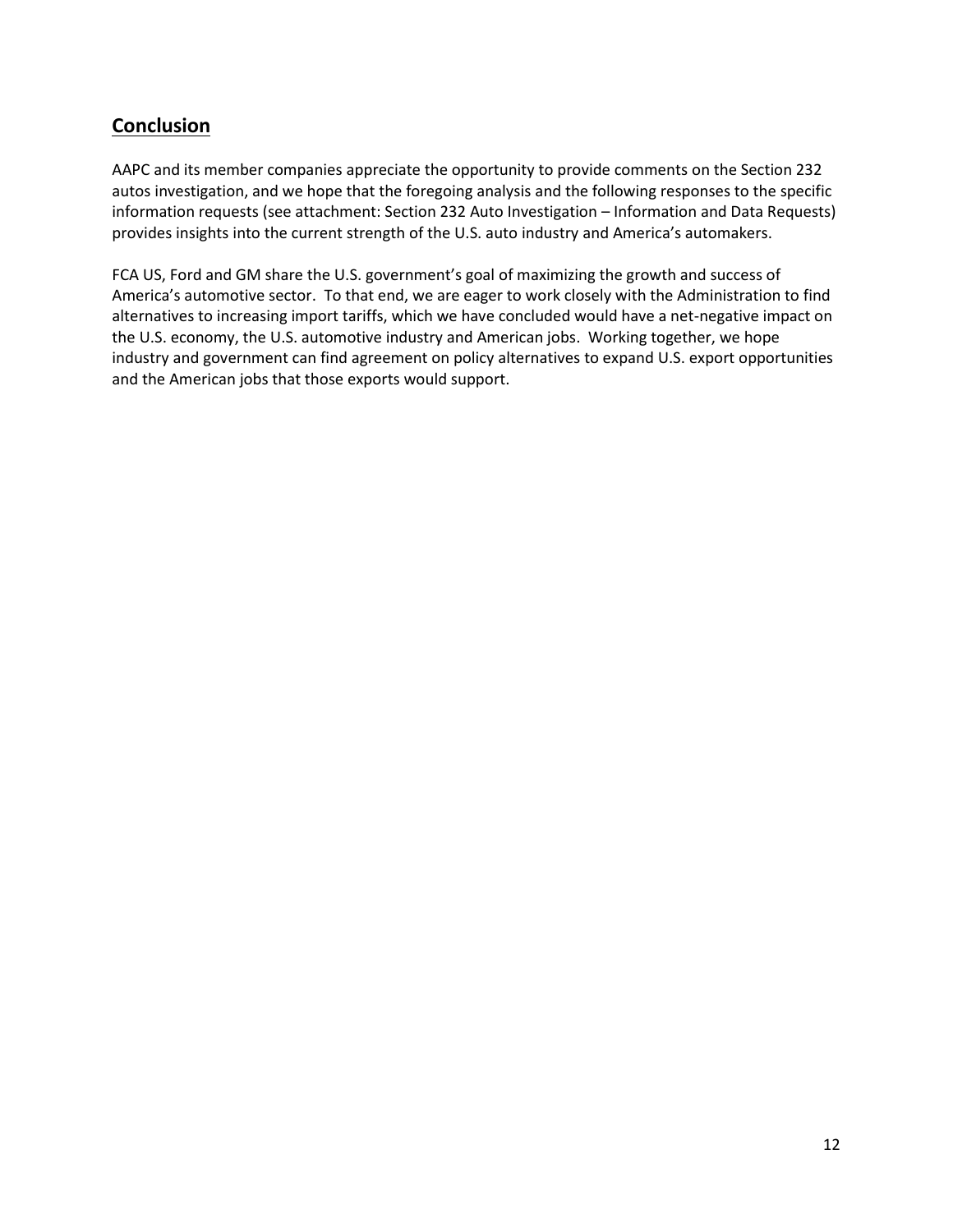# *Attachment*

# **Section 232 Auto Investigation - Information and Data Requests**

In response to the U.S. Department Commerce's Federal Register Notice's (83 FR 24735) specific requests for information on U.S. automotive trade, production, and R&D, we prepared the following input. We strongly recommend that the Administration's section 232 auto investigation take into account the following information and data.

# **U.S. Import and Export Levels of Passenger Cars and Light Trucks**

## *Imports*

As Commerce officials have pointed out, since 1997, U.S. imports have increased from 32% to 48% of the U.S. market (by units). Although accurate, there are two important factors that should also be considered when assessing this market shift:

- 1. The difference in the nature of our imports from our North American trade partners compared with other trade partners; and
- 2. The importance of taking into account the restructuring of the U.S. auto sector that took place in 2008-2009.

With regard to the former, last year just over half - or 4.3 million passenger vehicles - came from our NAFTA trade partners (Canada and Mexico). These passenger vehicles have very high levels of U.S. parts content (30-50% U.S. content). Therefore, much of the value of vehicle imported from Canada and Mexico are re-imports of U.S. content.

Regarding the latter, the timeframe used by Commerce does not account for the dramatic change in the U.S. auto industry after the Great Recession. In many ways there are two distinct periods – before and after restructuring. Given the change in the industry after restructuring, it makes little sense to make sweeping comparisons across the two periods.

Before 2009 and the restructuring, there was a steady decline in the U.S. market share of FCA US, Ford and GM, but after the restructuring, the combined U.S. market share of the three companies has been stable.

Furthermore, U.S. passenger car and light truck imports as a percent of sales (in units) have also maintained a relatively steady level since 2011.<sup>25</sup> Relatedly, the share of U.S. auto sales for FCA US, Ford and GM have stabilized - at around 45%.<sup>26</sup>

When these two factors are taken into account, there is no need or justification to interfere in the U.S. auto market by increasing import tariffs.

## *Exports*

 $\overline{a}$ 

U.S. car and light truck exports nearly doubled over the last decade – from \$25.4 billion in 2009 (1.1 million units) to \$57 billion (2.0 million units) in 2017. If, through a tariff action by the Administration, imports of motor vehicles are restricted with our trade partners, we can expect reciprocal retaliatory

<sup>25</sup> U.S. Bureau of the Census, and the International Trade Commission (ITC) trade database, and Wards Auto Reports for sales. <sup>26</sup> Ward's Automotive Database - on car and light truck production and sales.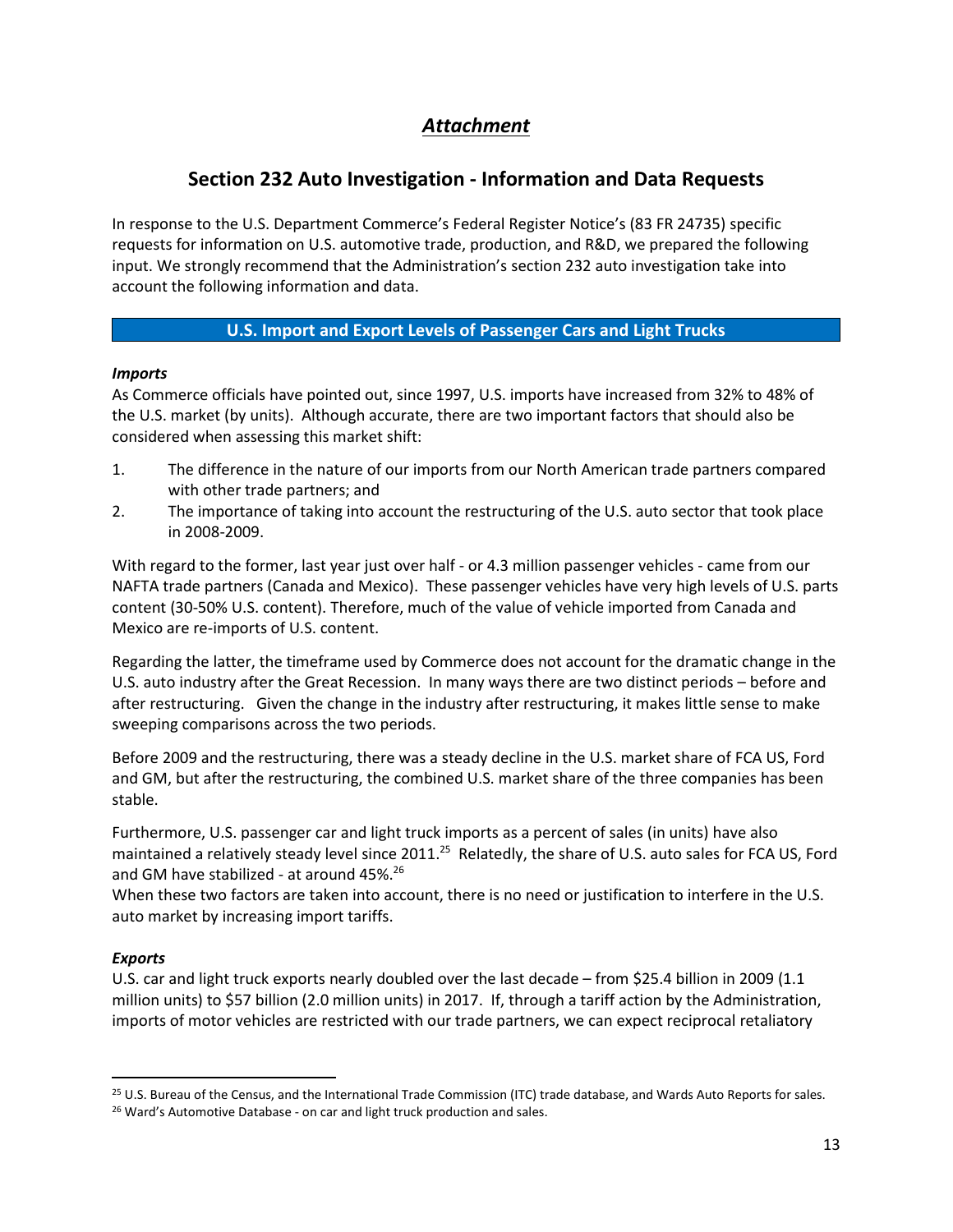treatment of our exports, which will threaten the growing success of U.S. motor vehicle exports.<sup>27</sup> Moreover, since imports from Canada and Mexico represent half of U.S. imports (by units) and since these vehicles include very high levels of U.S. parts content, a 25% tariff on imports would also have severe effects on U.S. suppliers and the workers they employ.

### **U.S. Passenger Car and Light Truck Production, Output and Capacity**

### *Production*

As part of the section 232 auto investigation notification, Commerce noted that from 1990 to 2017, U.S. car and light truck production decreased by 22%. This simple comparison across decades does not account for market and sales fluctuations and other important contextual factors. A more meaningful comparison is U.S. production as a percent of U.S. sales. Over the past seven years 2010-2018 (5 months), U.S. production has tracked closely as a percent of U.S. sales.

The composition of the market is also important. Light trucks, including crossovers and SUVs, have increased in popularity and reached an all-time high of 65% of the share of light-duty vehicles sold in the United States. This change in market composition from cars to light trucks provides some automakers (e.g., FCA US, Ford and GM) with a comparative advantage over others.

With regard to the production levels of FCA US, Ford and GM, following the Great Recession (2008- 2009) and the subsequent restructuring of the U.S. industry, the U.S. car and light production share of FCA US, Ford and GM have remained steady at about 53% (2010-2017).<sup>28</sup>

#### *Output*

Similar trends are borne out when examining total auto sector gross domestic product (GDP). In 2016, the U.S. motor vehicle and auto parts manufacturing sector's gross output totaled more than \$701 billion - \$993 billion when the dealership and service side of the business is included.<sup>29</sup> This represents 3.3% of the GDP of the United States.

Between 1997 and 2017, gross output by the U.S. auto sector increased 165%, illustrating the recent success and overall health of the U.S. automotive industry. This output trend also indicates that a steady stream of industry investments has been made, which is necessary for maintaining and growing U.S. auto production and output levels.

As noted above, the Great Recession provided the industry with an opportunity to restructure and reinvent itself. Since that restructuring, the FCA US, Ford, and GM shares of U.S. production and sales have stabilized.

### *Production Capacity*

 $\overline{a}$ 

Today, the U.S. auto industry is running near full production capacity. While there is some room for adding production, it would need to come from existing U.S. manufacturing facilities - by adding shifts

<sup>29</sup> Bureau of Economic Analyses GDP Gross Output by NAICA code (336111-336390) 2007 =100 [https://www.bea.gov/industry/gdpbyind\\_data.html](https://www.bea.gov/industry/gdpbyind_data.html)

<sup>27</sup> "European Union countries …unanimously backed a plan to impose import duties on 2.8 billion euros (\$3.3 billion) worth of U.S. products after Washington hit EU steel and aluminum with tariffs at the start of June…" [https://www.reuters.com/article/us-usa-trade-eu/eu-countries-back-counter-measures-against-u-s-steel-tariffs-](https://www.reuters.com/article/us-usa-trade-eu/eu-countries-back-counter-measures-against-u-s-steel-tariffs-idUSKBN1JA27W)

[idUSKBN1JA27W](https://www.reuters.com/article/us-usa-trade-eu/eu-countries-back-counter-measures-against-u-s-steel-tariffs-idUSKBN1JA27W)

<sup>&</sup>lt;sup>28</sup> Ward's Automotive Database - on car and light truck production and sales.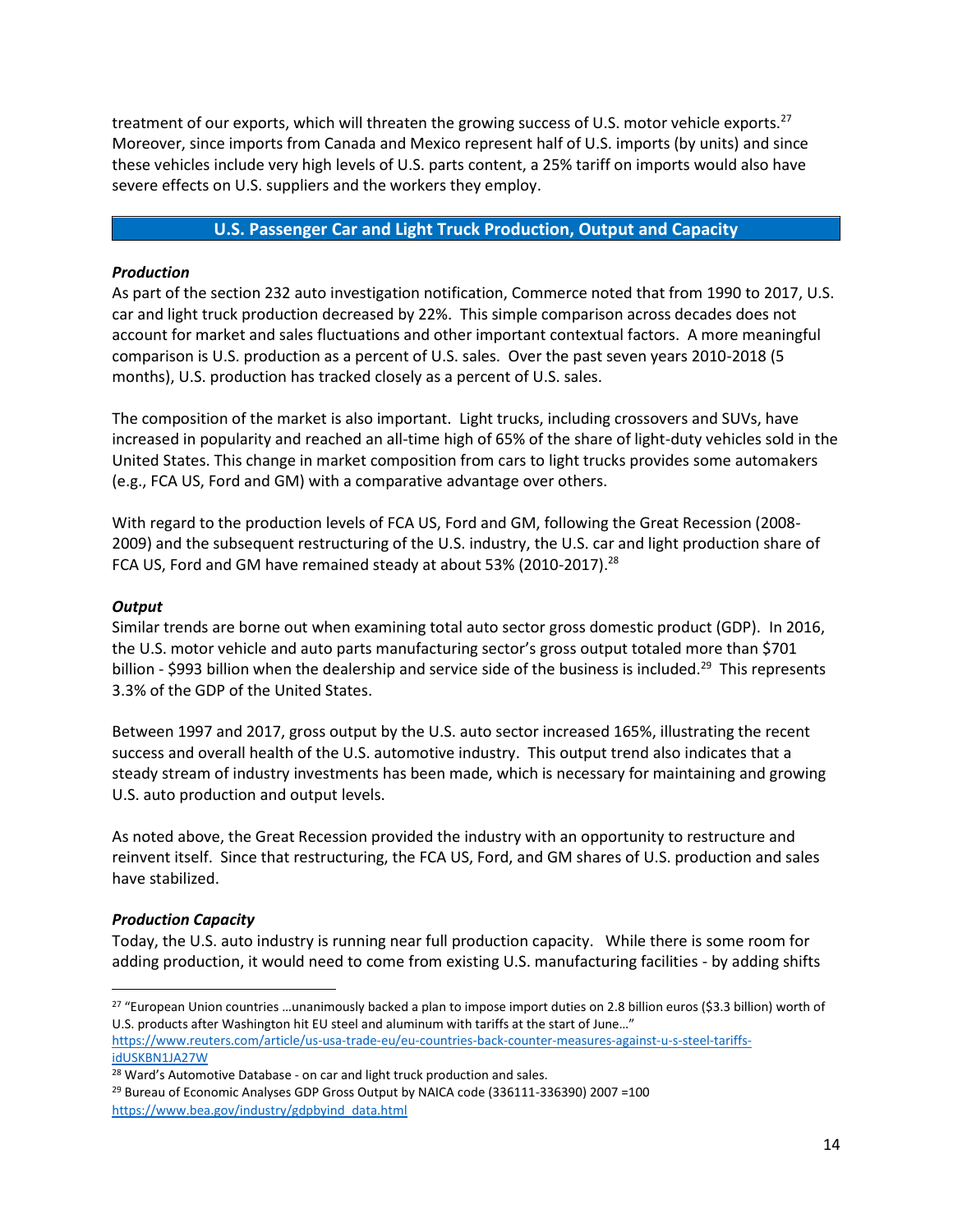and overtime, since new plants would take several years to fully bring on-line. To further complicate the adding of shifts and overtime to existing plants, the U.S. job market is already at or near full employment. This would make it more difficult and costly for factories to hire U.S. workers to produce the additional products.

#### **U.S. Automotive Industry Employment & Productivity**

Today, the U.S. automotive industry (motor vehicle and auto parts manufacturers) directly employ more than 963,000 Americans.<sup>30</sup> Given the large multiplier effect of auto manufacturing jobs, this translates into supporting an additional six million American jobs.<sup>31</sup> As noted above, auto assembly plants have the largest "job multiplier" effect - due to the long and diverse supply chains found in the auto industry.

In the section 232 auto investigation notification, Commerce noted that between 1990 and 2017, U.S. automotive employment decreased by 22%. However, this fact does not account for the significant increases in worker productivity, which explains much of the decline in auto employment.

Today, fewer jobs are needed to accomplish the same output<sup>32</sup>. In fact, output per person in the motor vehicle sector more than doubled between 1990 and 2017. This increase in worker productivity has helped keep the U.S. auto sector competitive at home and abroad through U.S. auto exports.

### **Automotive R&D Investment**

The automotive sector is being transformed by the application of new and advanced technologies, including the electrification of vehicle powertrains (EVs) and the development of autonomous vehicle (AV) capabilities. These technologies promise to dramatically change the motor vehicle industry and the entire mobility experience.

Today, the U.S. is leading the way in both EV and AV technologies. These advantages are a result of large and targeted investments made by the U.S. government, the automotive industry sector, academia, and the Information and Communication Technology (ICT) industries involved in the development of AV technologies.

Many of the innovations and technologies critical to the EV and AV technologies first emerged in the U.S., including new autonomous capabilities, sensor technology, advanced batteries (e.g., lithium-ion), LADAR, along with numerous other important supporting technologies and innovations. These inventions and innovations have created a strong foundation and momentum for further advancements and breakthroughs in the coming years.

Total U.S. R&D investment is the highest of any other country, and it continues to grow. From 2008- 2017, U.S. R&D increased by 132%.<sup>33</sup>

 $\overline{\phantom{a}}$ 

<sup>30</sup> Bureau of Labor Statistics (NAICS 3361, 3362, 3363):<https://www.bls.gov/iag/tgs/iagauto.htm>(April 2018).

<sup>&</sup>lt;sup>31</sup> Center for Automotive Research, Contribution of the Automotive Industry to the Economies of All Fifty States and the United States (January 2015).

<sup>32</sup> Bureau of Labor Statistics o[n output per employee](https://www.bls.gov/lpc/tables.htm) NAICS 3361,<https://www.bls.gov/lpc/tables.html> .

<sup>&</sup>lt;sup>33</sup> Organisation for Economic Co-operation and Development (OECD) Database on R&D – Total R&D Investment by country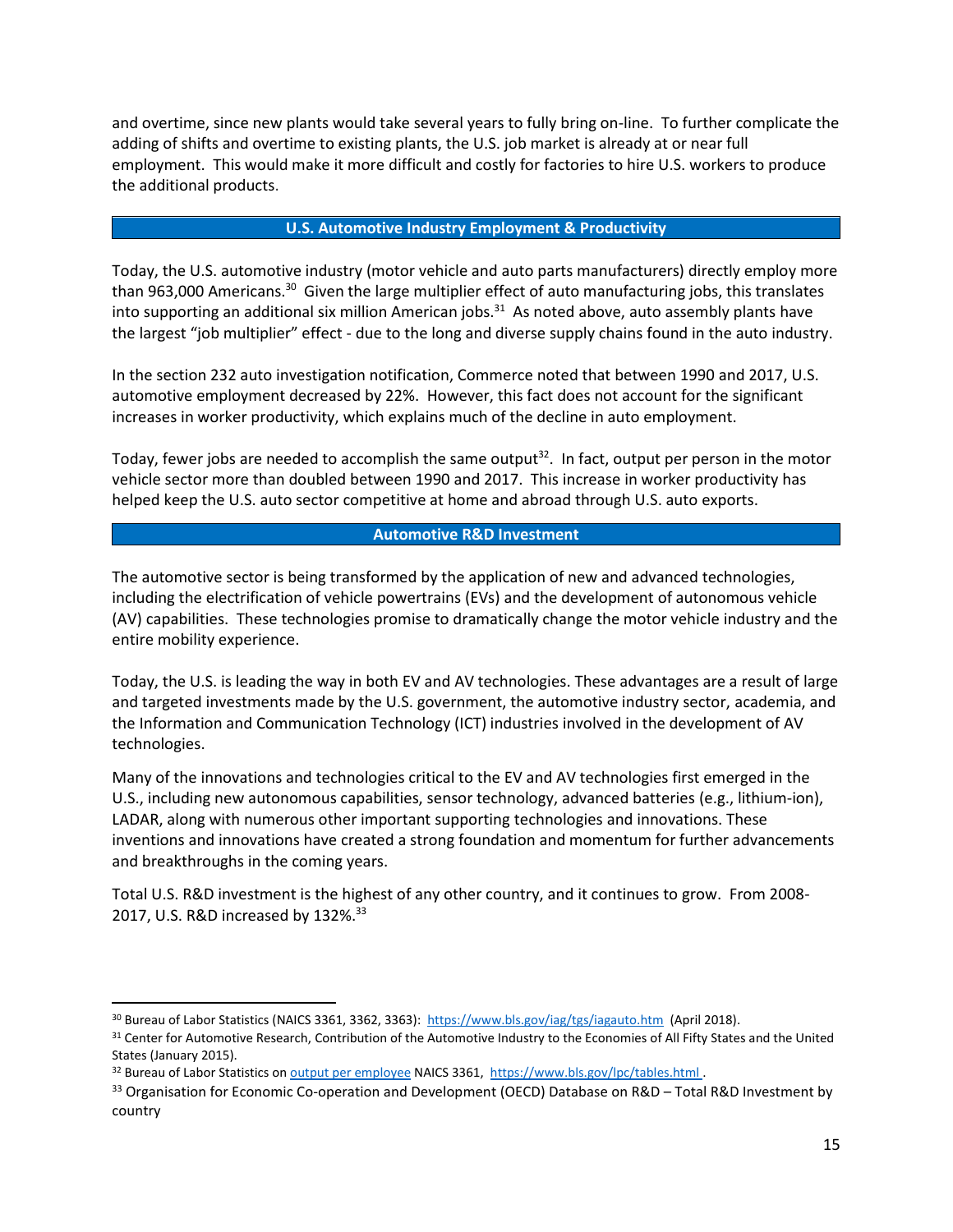Total global investment in automotive R&D is estimated to be more than \$100 billion worldwide, and steadily growing, and U.S. automotive R&D totaled about \$22 billion, representing nearly 20% of global auto R&D.<sup>34</sup> Moreover, this is not the entire picture.<sup>35</sup> U.S. R&D investment in ICT is the world's largest by a wide margin. Importantly, our analysis suggests that a substantial portion of the U.S, auto R&D, especially for autonomous vehicle technology, is not classified under the automotive sector. Instead it is classified under the ICT sector. Since many of the high-tech ICT firms pioneering new innovations are not counted as auto companies, their R&D investment is not counted as automotive, even if the technology they are developing has automotive applications. So, if this investment was counted, the U.S. auto R&D number would be substantially larger.

Even in the era where the distinction between "automotive R&D" and "ICT R&D" has blurred, America's automakers (FCA US, Ford and GM) continue to make large and growing contributions to global auto R&D, including the important role of coordinating their suppliers' substantial and growing contributions in this area.

The vast majority of the R&D investments from America's automakers are made here in the United States - from Silicon Valley to Auburn Hills. In fact, AAPC estimates that nearly 80% of the combined R&D investments made by FCA US, Ford and GM are made in the United States. While Japanese, German and Korean automakers also make some auto R&D investments here in the U.S., the vast majority of Japan's auto R&D, and the majority of Germany's auto R&D Investment<sup>36</sup> is made in the country where their headquarters and test facilities are located.<sup>37</sup>

The industry R&D investment patterns of Japan, Germany, U.S., and China are quite different. Japan and Germany place a larger emphasis directly on auto R&D (both about 30% of total R&D), and a smaller emphasis in ICT R&D (20% and 24% of total R&D). The U.S. as discussed above makes relatively smaller investments in auto R&D, but invests much more in ICT R&D, including auto-related ICT R&D (49% of total R&D). China makes much smaller auto R&D investments (one-quarter of less than the U.S.), and, like the U.S, China makes a much larger investment in ICT R&D (44% of total R&D). These different investment patterns make it difficult to compare across countries.

Regardless as noted above, any increase in U.S. tariffs will lead to higher costs, lower sales and production and, therefore, less capital to invest in U.S. operations, including those investments in R&D, which lay the groundwork for future success.

The recent drop in overall R&D investment growth in the U.S. is largely due to a decrease in the U.S. government's spending on R&D, which has been trending down over the past couple years as a

l

<sup>&</sup>lt;sup>34</sup> Organisation for Economic Co-operation and Development (OECD) Database on R&[D, National Science Foundation](https://www.nsf.gov/statistics/2017/nsf17320/) on U.S. R&D, AAPC member companies and AAPC estimates based in 2016 data, European Union 2017 [R&D Scoreboard](http://iri.jrc.ec.europa.eu/scoreboard17.html) (U.S. auto R&D includes FCA R&D).

<sup>35</sup> JAMA, Japan Ministry of Internal Affairs and Communications, VDA – German Automobile Manufacturers Association December 17 201[7 press release.](https://www.vda.de/en/press/press-releases/20171222-German-automotive-industry-invests-more-than-40-billion-euros-in-research-and-development.html)

<sup>36</sup> VDA – The German Automobile Manufacturers Association December 17 2017 [press release.](https://www.vda.de/en/press/press-releases/20171222-German-automotive-industry-invests-more-than-40-billion-euros-in-research-and-development.html)

<sup>37</sup> R&D Magazine (winter 2018) and European Union R&D Scoreboard- *"Companies' R&D and financial performance varies greatly…The EU has 29.7% of its R&D in automotive, 19.5% in ICT and 23.2% in Health with Japan fairly similar (30% automotive, ICT 24.3% and health 12%). The US, on the other hand, has only 8.1% in automotive but 49.2% in ICT and 26.5% in Health. China has some similarities to the US with 12.5% in automotive and 44.1% in ICT but has only 3% in Health.*"